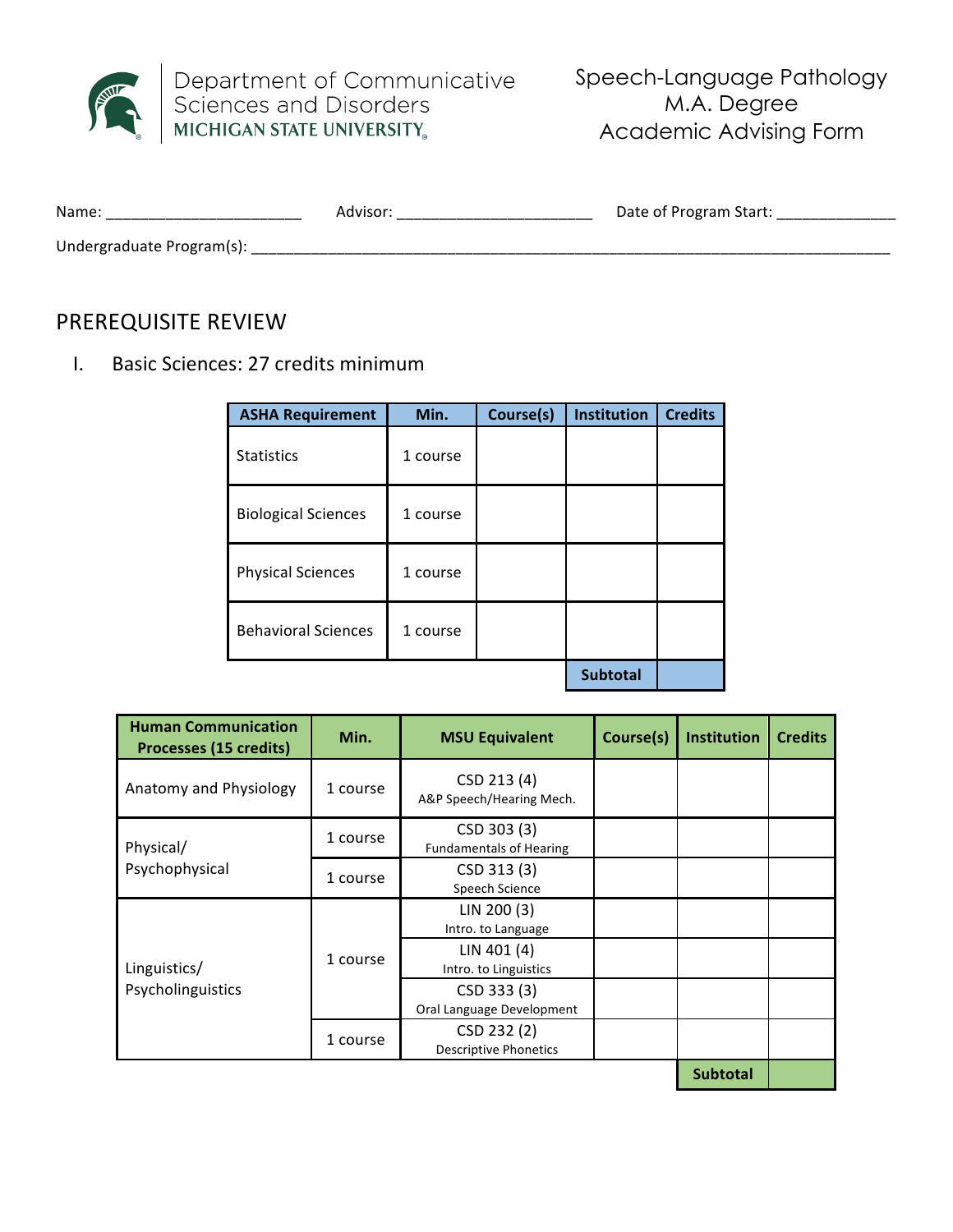#### II. Professional Coursework: 10 credits minimum

| <b>Required (10 credits)</b> | Min.                     | <b>MSU Equivalent</b>                                                   | Course(s) | <b>Institution</b> | <b>Credits</b> |
|------------------------------|--------------------------|-------------------------------------------------------------------------|-----------|--------------------|----------------|
| Audiology                    |                          | CSD 444 (4)<br>Audiological Assessment &<br>Intervention/Rehabilitation |           |                    |                |
|                              | 4 credits                | Audiological Assessment<br>(min 2)                                      |           |                    |                |
|                              |                          | <b>Aural Rehabilitation</b><br>(min 2)                                  |           |                    |                |
| Speech Disorders             | 1.5 credits<br><b>Dx</b> | CSD 364 (1.5 of 3)<br>Eval. Procedures SLP                              |           |                    |                |
|                              | 1.5 credits<br>Tx        | CSD 463 (1.5 of 3)<br>Int./Rehab. Procedures SLP                        |           |                    |                |
|                              | 1.5 credits<br><b>Dx</b> | CSD 364 (1.5 of 3)<br>Eval. Procedures SLP                              |           |                    |                |
| Language Disorders           | 1.5 credits<br>Tx        | CSD 463 (1.5 of 3)<br>Int./Rehab. Procedures SLP                        |           |                    |                |
|                              |                          |                                                                         |           | <b>Subtotal</b>    |                |

# Undergraduate Prerequisite Subtotal: \_\_\_\_\_\_\_\_\_\_\_\_\_\_\_

(Add all three subtotals from Prerequisite Review sections I and II above)

### III. Other CSD Coursework (Not Required)

| Other (16 credits)           | <b>MSU Equivalent</b> | Course(s) | <b>Institution</b> | <b>Credits</b> |
|------------------------------|-----------------------|-----------|--------------------|----------------|
| Introduction to CSD          | CSD 203 (3)           |           |                    |                |
| <b>Clinical Observation</b>  | CSD 391 (3)           |           |                    |                |
| <b>School-Based Services</b> | CSD 483 (3)           |           |                    |                |
| Independent Study            | CSD 491 (1 to 4)      |           |                    |                |
|                              |                       |           |                    |                |
|                              |                       |           |                    |                |

#### IV. Clinical Observation

| <b>ASHA</b>             | Min.               | <b>Course</b> | <b>Institution</b> | Total        | <b>Documentation</b> |
|-------------------------|--------------------|---------------|--------------------|--------------|----------------------|
| Requirement             | <b>Hours</b>       | (if any)      |                    | <b>Hours</b> | <b>Provided</b>      |
| Clinical<br>Observation | 25<br><b>Hours</b> |               |                    |              |                      |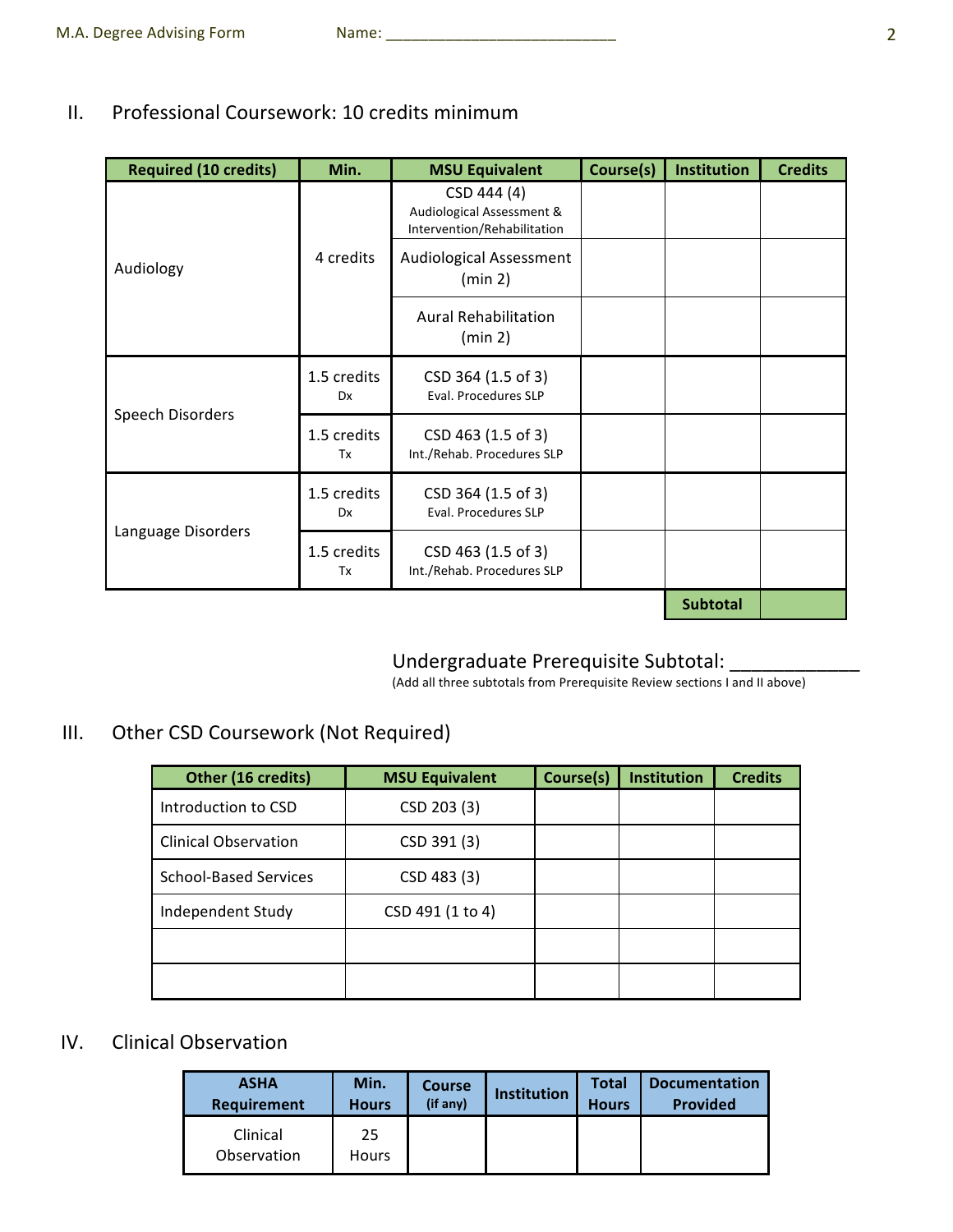# M.A. DEGREE INITIAL PLANNING/ADVISING (FALL 1)

### Plan A: Thesis B: Non-Thesis

| Fall 1    | Spring 1           | Summer         | Fall 2             | Spring 2    |
|-----------|--------------------|----------------|--------------------|-------------|
| CSD 803   | CSD 815            | CSD 880        | CAS 892-4          | CSD 883     |
| CSD 813   | CSD 855            | <b>CSD 883</b> | CSD 830            | Elective    |
| CAS 892-3 | CSD 865            | Elective       | <b>CSD 840</b>     |             |
| CSD 860   | <b>CSD 883</b>     |                | <b>CSD 883</b>     |             |
|           | CSD 899 Thesis (1) |                | CSD 899 Thesis (3) | CSD 891 (3) |

Comments:

| <b>Student Signature:</b> | Date: |
|---------------------------|-------|
| <b>Advisor Signature:</b> | Date: |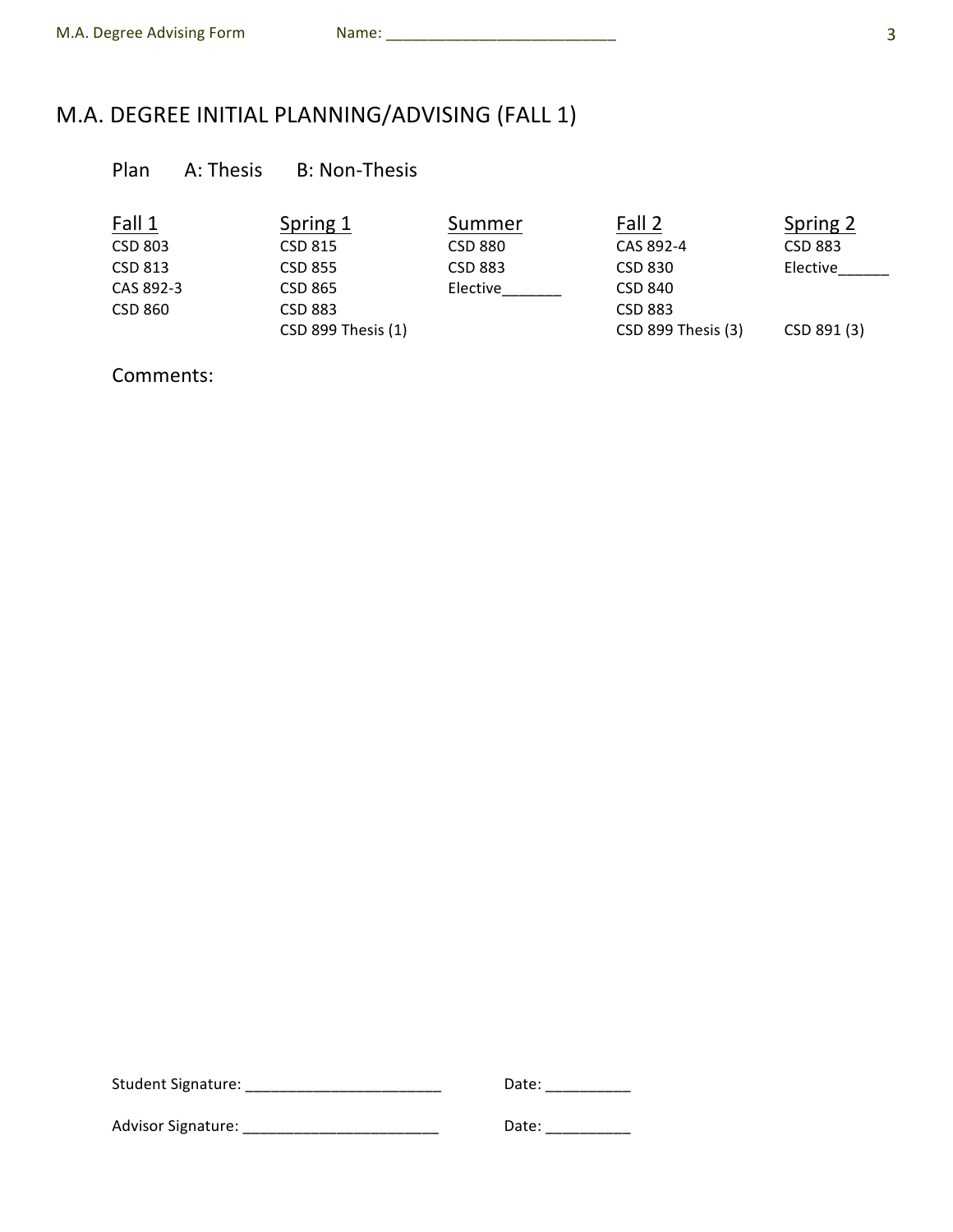## M.A. DEGREE MID-PROGRAM UPDATE/ADVISING (FALL 2)

|  | Plan | A: Thesis | <b>B: Non-Thesis</b> |
|--|------|-----------|----------------------|
|--|------|-----------|----------------------|

| Fall 1    | Spring 1           | Summer   | Fall 2             | Spring 2    |
|-----------|--------------------|----------|--------------------|-------------|
| CSD 803   | CSD 815            | CSD 880  | CAS 892-4          | CSD 883     |
| CSD 813   | CSD 855            | CSD 883  | CSD 830            | Elective    |
| CAS 892-3 | CSD 865            | Elective | CSD 840            |             |
| CSD 860   | <b>CSD 883</b>     |          | <b>CSD 883</b>     |             |
|           | CSD 899 Thesis (1) |          | CSD 899 Thesis (3) | CSD 891 (3) |

Mid-program review of Annual Progress Report for CSD M.A. Program (with plans to complete goals) submitted to advisor.

Plan A: Thesis Update submitted to advisor and Committee Chair

Comments / Modifications to Plan:

| <b>Student Signature:</b> | Date: |
|---------------------------|-------|
| <b>Advisor Signature:</b> | Date: |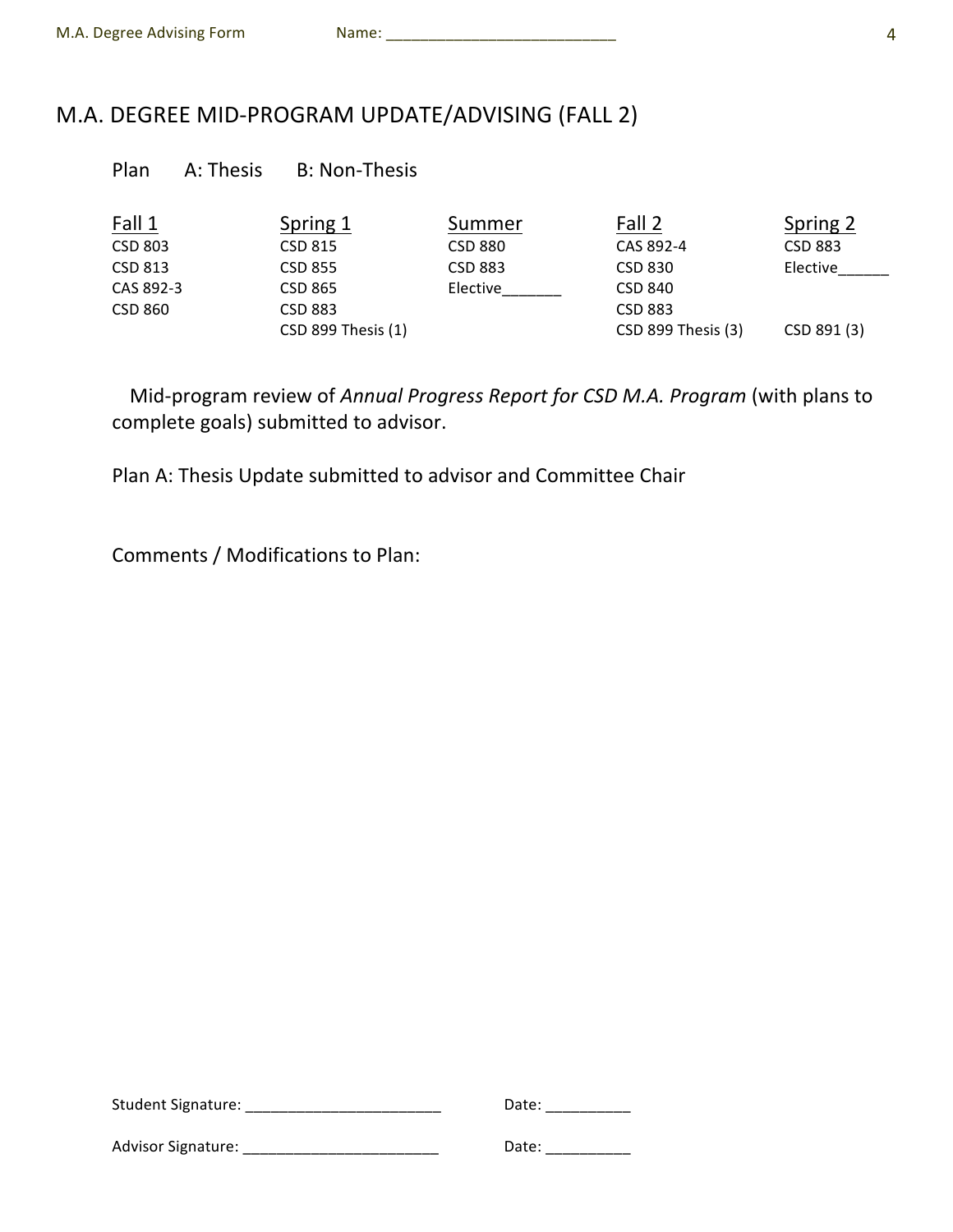## M.A. DEGREE FINAL REVIEW/AUDIT (SPRING 2)

| <b>Required (45)</b>       | <b>MSU Course</b>                            | <b>Semester</b> | <b>Credits</b> |
|----------------------------|----------------------------------------------|-----------------|----------------|
|                            | CSD 830 (3)<br><b>Fluency Disorders</b>      |                 |                |
| Speech Disorders           | CSD 840 (3)<br><b>Voice Disorders</b>        |                 |                |
|                            | CSD 855 (3)<br>Dysphagia                     |                 |                |
|                            | CSD 860 (1.5 of 3)<br>Artic and Phonology    |                 |                |
|                            | CSD 865 (3)<br>Motor Speech Disorders        |                 |                |
|                            | CSD 815 (3) Acquired<br>Language Dis.        |                 |                |
| Language Disorders         | CSD 820 (3)<br>Language Assess./Int. (Early) |                 |                |
|                            | CSD 821 (3)<br>Language Assess/Int (Later    |                 |                |
|                            | CSD 860 (1.5 of 3)<br>Artic and Phonology    |                 |                |
| <b>Professional Issues</b> | CSD 803 (3)<br><b>Research Methods</b>       |                 |                |
|                            | CSD 880 (3)<br><b>Clinical Proseminar</b>    |                 |                |
|                            |                                              |                 |                |
| <b>Clinical Education</b>  | CSD 883 (12)<br><b>Clinical Practicum</b>    |                 |                |
|                            |                                              |                 |                |
|                            |                                              | <b>Subtotal</b> |                |

| Electives (Min. 6)         | <b>Semester</b> | <b>Credits</b> |
|----------------------------|-----------------|----------------|
| CSD 483 (3)                |                 |                |
| School-Based SLP           |                 |                |
| CSD 819 (3)                |                 |                |
| <b>Cognitive Disorders</b> |                 |                |
| CSD 850 (3)                |                 |                |
| <b>Medical Aspects SLP</b> |                 |                |
| CSD 888 (3)                |                 |                |
| Counseling Comm. Dis.      |                 |                |
|                            |                 |                |
| CSD 899 (6)                |                 |                |
| <b>Thesis</b>              |                 |                |
|                            | <b>Subtotal</b> |                |

Graduate Credit Total: \_\_\_\_\_\_\_\_\_\_\_\_ (Add subtotals from Speech-Language Pathology M.A. Coursework Review)